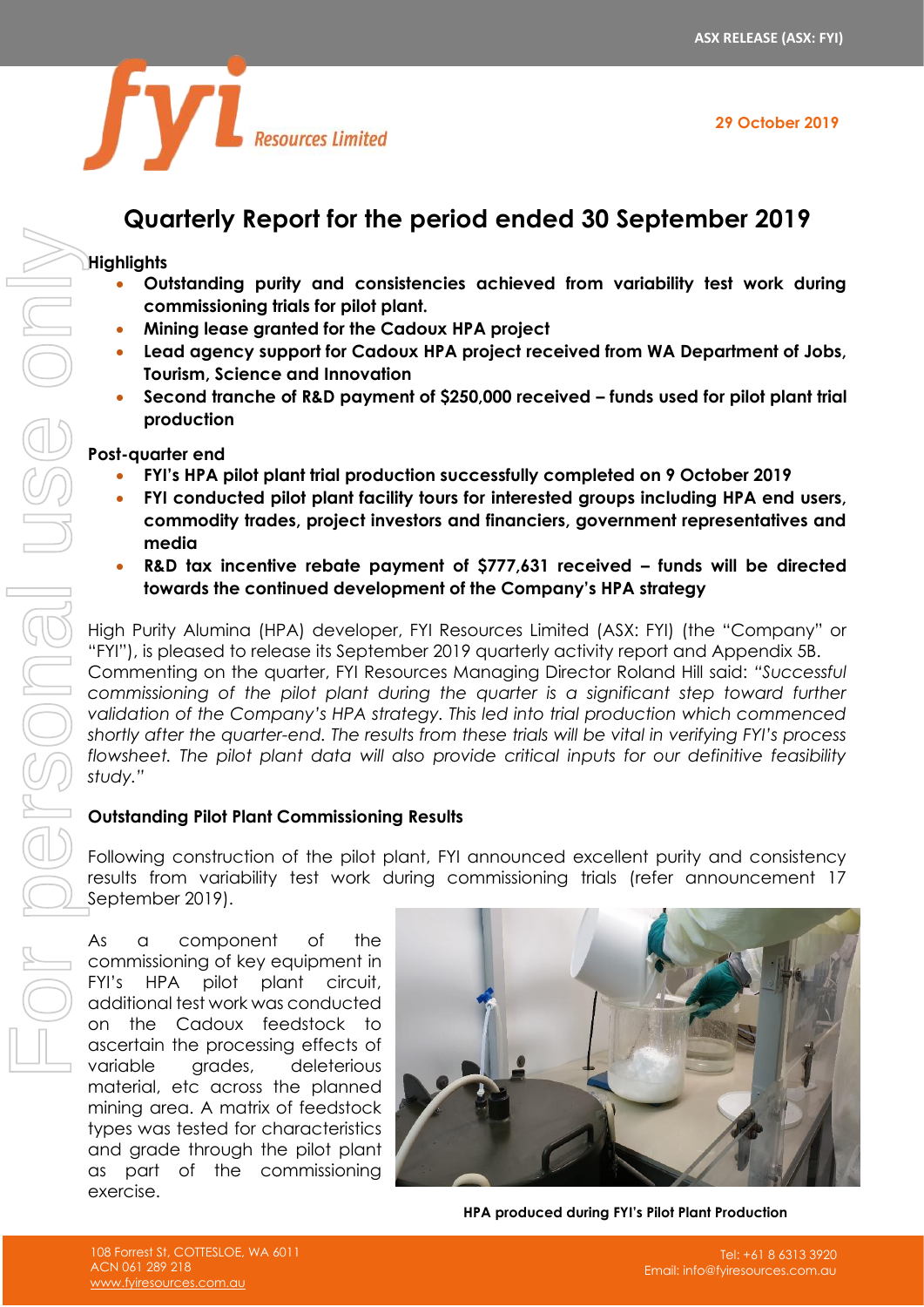

The final calcined products from all ten Variability Composite (VC) samples were submitted for high level Glow Discharge Mass Spectrometry (GDMS) analysis at EAG Laboratories in New York, USA for independent, high accuracy, confirmation of HPA grades.

The GDMS results indicated that all composites achieved high purity alumina results above 99.995%Al2O<sup>3</sup> (targeted grade was 99.99%Al2O3) with final product assays ranging from 99.997% to 99.998% Al<sub>2</sub>O<sub>3</sub>.

The assay results indicate that a consistent product grade can be achieved with variable feed inputs into the process. In addition, the range of impurities detected was minimal with only 10 impurity elements being detected via GDMS. Most significant were the very low sodium and iron levels which is a key requirement for potential customers.

The results from the VC testwork demonstrated sound process chemistry and kinetics of the innovative process design which support FYI's broader HPA development strategy in terms of achieving low project capex and opex.

#### **Mining Lease Granted for Cadoux**

The mining lease (M70/1388) covering the Cadoux ore reserve for the Cadoux kaolin project has been granted.

The approval was a major step in the Company's development of the HPA project and allows FYI to progress the Cadoux site-based activities and future phases of project development.

#### **Lead Agency Support for Cadoux**

During the quarter, the Company received the support of Western Australian Premier, Mr Mark McGowan, in requesting that the WA Department of Jobs, Tourism, Science and Innovation (JTSI), as the Lead Agency for the delivery of the WA government's Future Battery Industry Strategy, provide lead agency services for the Cadoux Project.

JTSI is Western Australia's lead agency for projects (major resource and infrastructure) where the proposed project investment is either substantial or of strategic importance to the State.

#### **Second R&D Advance Received**

On 2 July 2019, FYI announced it had received a second payment of \$250,000 advanced against its expected 2019 R&D tax rebate. The funds were used to progress development of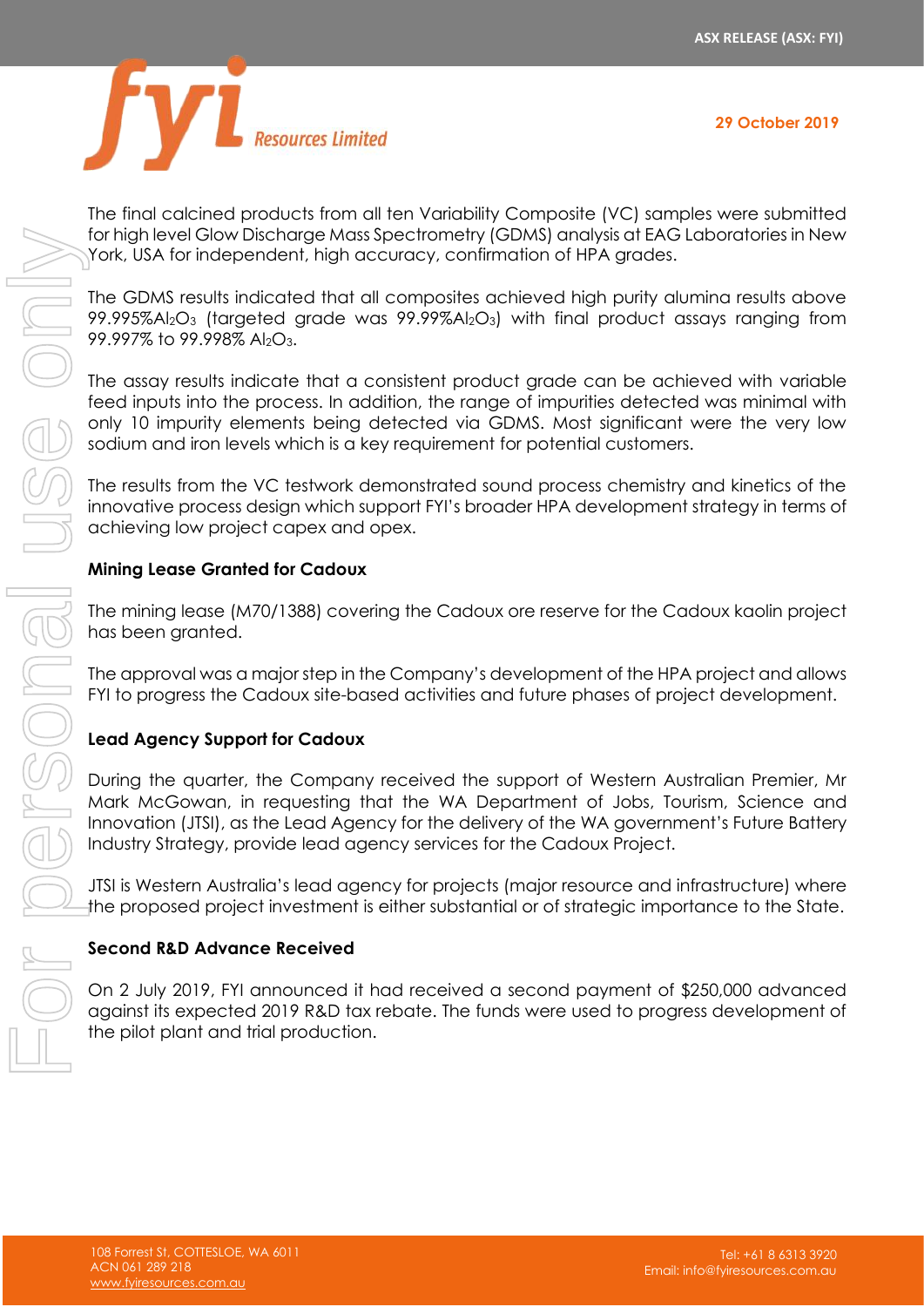**29 October 2019**



#### **EVENTS POST QUARTER END Pilot plant trial production**

On 2 October 2019, FYI announced the commencement of trial production HPA following commissioning of its pilot plant.

The pilot plant ran continuously for 7 days on a 24 hour a day basis to demonstrate "end to end" processing of FYI's HPA process flowsheet.

The trial was successfully completed, with performance matching modelled expectations and all anticipated operating parameters met with the HPA product appearing visually to be of excellent quality.

A short video of the pilot plant in operation may be accessed from the **[homepage](https://www.fyiresources.com.au/)** of the Company's website.

The HPA product will be analysed for quality and grade. It will then be provided to end-user and industry groups to advance discussions regarding product marketing and off-take arrangements**.**



**Continuous HPA production in FYI's HPA Pilot Plant** 

The key parameters for the plant were:

| <b>Item</b>      | <b>Detail</b>                                                                          |
|------------------|----------------------------------------------------------------------------------------|
| Plant details    | Dedicated, purpose built, 3 stage hydrochloric acid leach and<br>precipitation circuit |
| Trial commenced  | 2 October 2019                                                                         |
| Operating time   | Continuous (24/7) / 2 shifts per day                                                   |
| Operating period | week                                                                                   |
| Trial completion | 9 October 2019                                                                         |
| Plant design     | Innovative modular "end to end"                                                        |
| Output           | 1.0 Kg per hour                                                                        |
| Target grade     | $>99.99\%$ Al <sub>2</sub> O <sub>3</sub>                                              |

Following the completion of the pilot plant trial program, the Company held a number of pilot plant tours to strategic groups and media to view FYI's continuous HPA refining process in operation from "end to end" at its purpose-built test facility located in Welshpool, Western Australia.



**A tour group viewing the exterior of FYI's HPA Pilot Plant prior to observing the continuous production**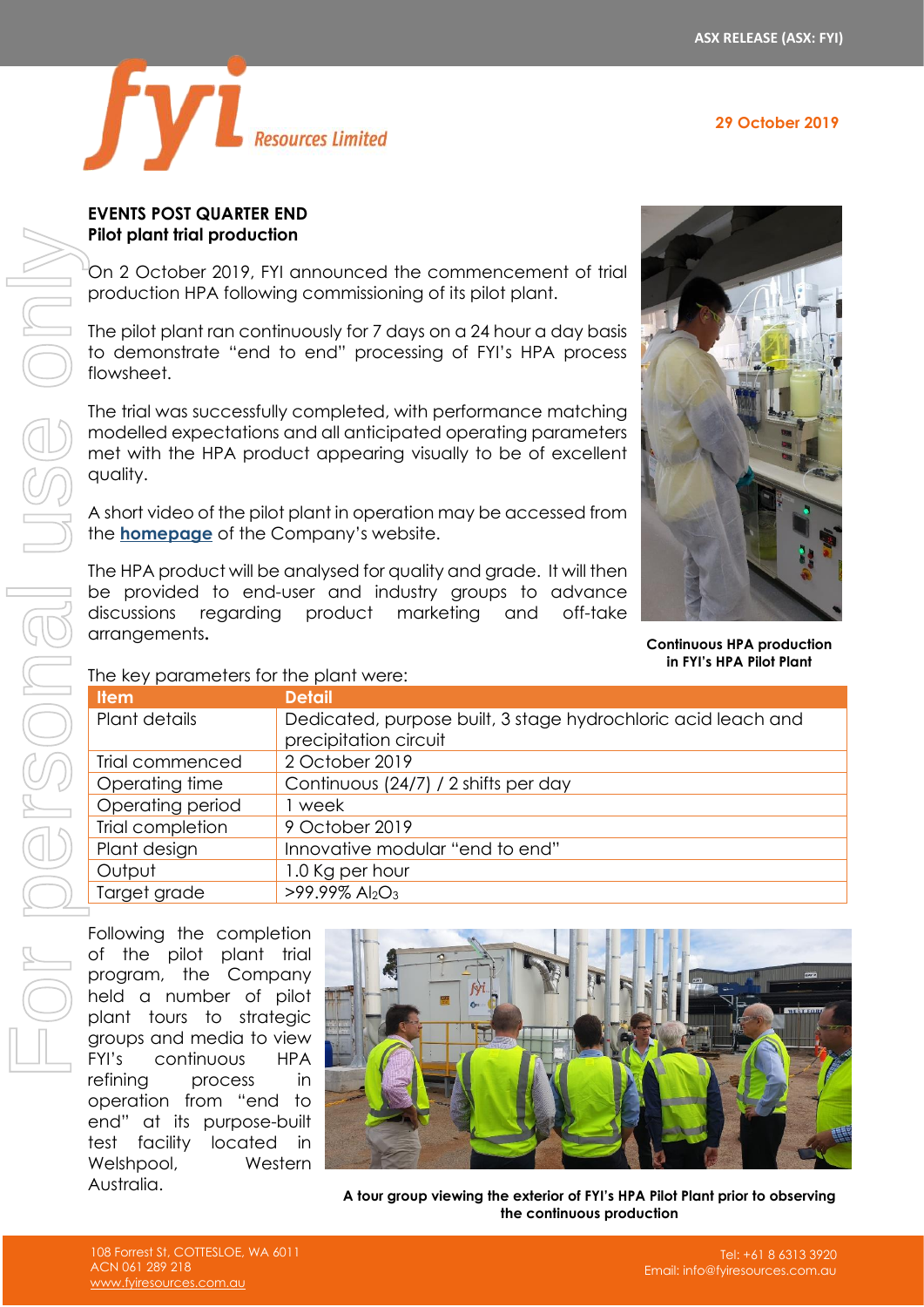

Australian and international visitor groups were invited on the basis of their current and/or future involvement and support of FYI's HPA strategy and include potential customers, commodity traders, project investors and financiers, government, researchers, Future Battery Industry representatives and media.

#### **Corporate**

#### **Cash**

With the major cost projects such as the pilot plant and the locked cycle testwork completed and metallurgical research and development largely accomplished, the Company's previously high cash burn has been reduced significantly.

As at 30 September 2019, FYI had approximately \$147,000 cash at bank. The Company received a R&D tax incentive rebate of \$777,630 during October.

In addition, FYI has a renewed finance facility in place of \$750,000 which may be drawn against the current financial years' rebatable R&D tax amount.

#### **Planned December Quarter Activities**

- Receive pilot plant analysis results back from EAG laboratories, USA
- Forward HPA trial product to targeted end-user groups for product qualification and assessment
- Advance project capital funding discussions with financiers and off-take parties
- Completion of the Company's HPA definitive feasibility study (DFS)
- Continued project development at Cadoux and Kwinana

#### **For more information please contact:**

| Roland Hill                     | <b>Simon Hinsley</b>           |
|---------------------------------|--------------------------------|
| Managing Director               | Investor & Media Relations     |
| Tel: +61 414 666 178            | Tel: 0401 809 653              |
| roland.hill@fyiresources.com.au | simon@nwrcommunications.com.au |

#### **About FYI Resources Limited**

FYI's is positioning itself to be a significant producer of high purity alumina (4N or HPA) in a rapidly developing LED, electric vehicle, smartphone and television screen as well as other associated high-tech product markets.

The foundation of the HPA strategy is the superior quality aluminous clay (kaolin) deposit at Cadoux and positive response that the feedstock has to the Company's moderate temperature, atmospheric pressure HCl flowsheet. The strategy's quality attributes combine resulting in world class HPA project potential.

FYI is progressing positively with its DFS supporting planned production of 4N (99.99%) and 5N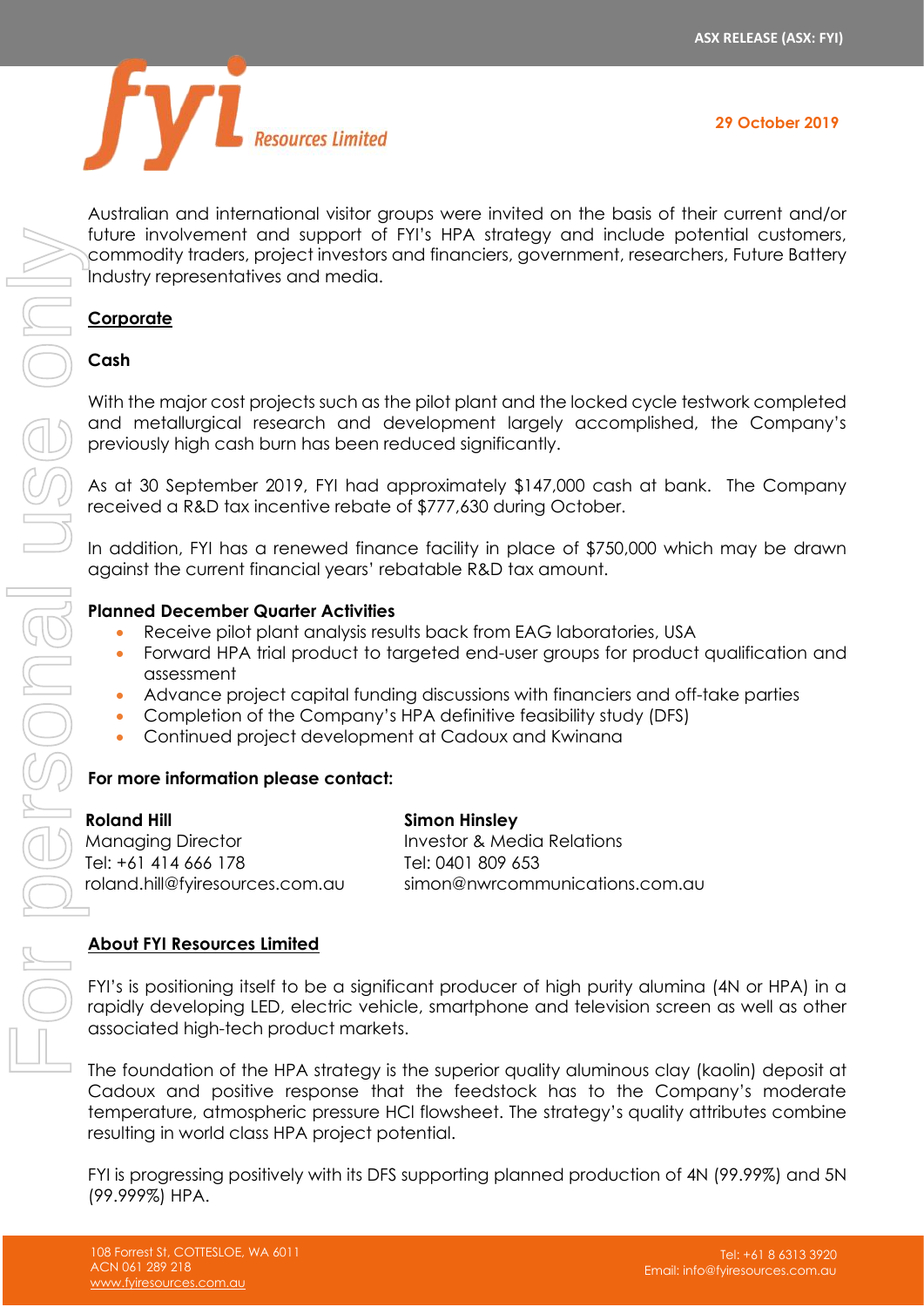

**29 October 2019**

## **Interest in Mineral Tenements at 30 September 2019**

| <b>Tenement</b>                  | Location             | Interest at the beginning<br>of the quarter | Interest at the end of the<br>quarter |
|----------------------------------|----------------------|---------------------------------------------|---------------------------------------|
| E70/4673<br>E70/5145<br>M70/1388 | Western<br>Australia | 100%<br>100%<br>100%                        | 100%<br>100%<br>100%                  |
| WMM SPLs (6)                     | <b>Thailand</b>      | 100% (under application)                    | 100% (under application)              |

#### **Competent Persons Statements**

#### **Metallurgy**

The information in this report that relates to metallurgy and metallurgical test work is based on information reviewed and compiled by Mr Daryl Evans, a Competent Person who is a Fellow of the Australian Institute of Mining and Metallurgy (AusIMM). Mr Evans is an employee of Independent Metallurgical Operations Pty Ltd, and is a contractor to FYI. Mr Evans has sufficient experience that is relevant to this style of processing and type of deposit under consideration, and to the activity that he has undertaken to qualify as a Competent Person as defined in the 2012 Edition of the "Australasian Code for the Reporting of Exploration Results, Mineral Resources and Ore Reserves". Announcements in respect to metallurgical results are available to view on the Company's website at [www.fyiresources.com.au](http://www.fyiresources.com.au/) . **EXECUTE:** The control of the completed from the original model of the substitution of the MOVIS MAD SBS (announcements) and the information in this report for the original of the Australian Institute of Mining and Metallu

The Company confirms that it is not aware of any new information or data that materially affects the information included in the original market announcements and that all material assumptions and technical parameters underpinning the findings in the relevant market announcements continue to apply and have not materially changed and that all material assumptions and technical parameters underpinning the estimate in the relevant market announcement continue to apply and have not materially changed. The Company confirms that the form and context in which the Competent Person's findings are presented have not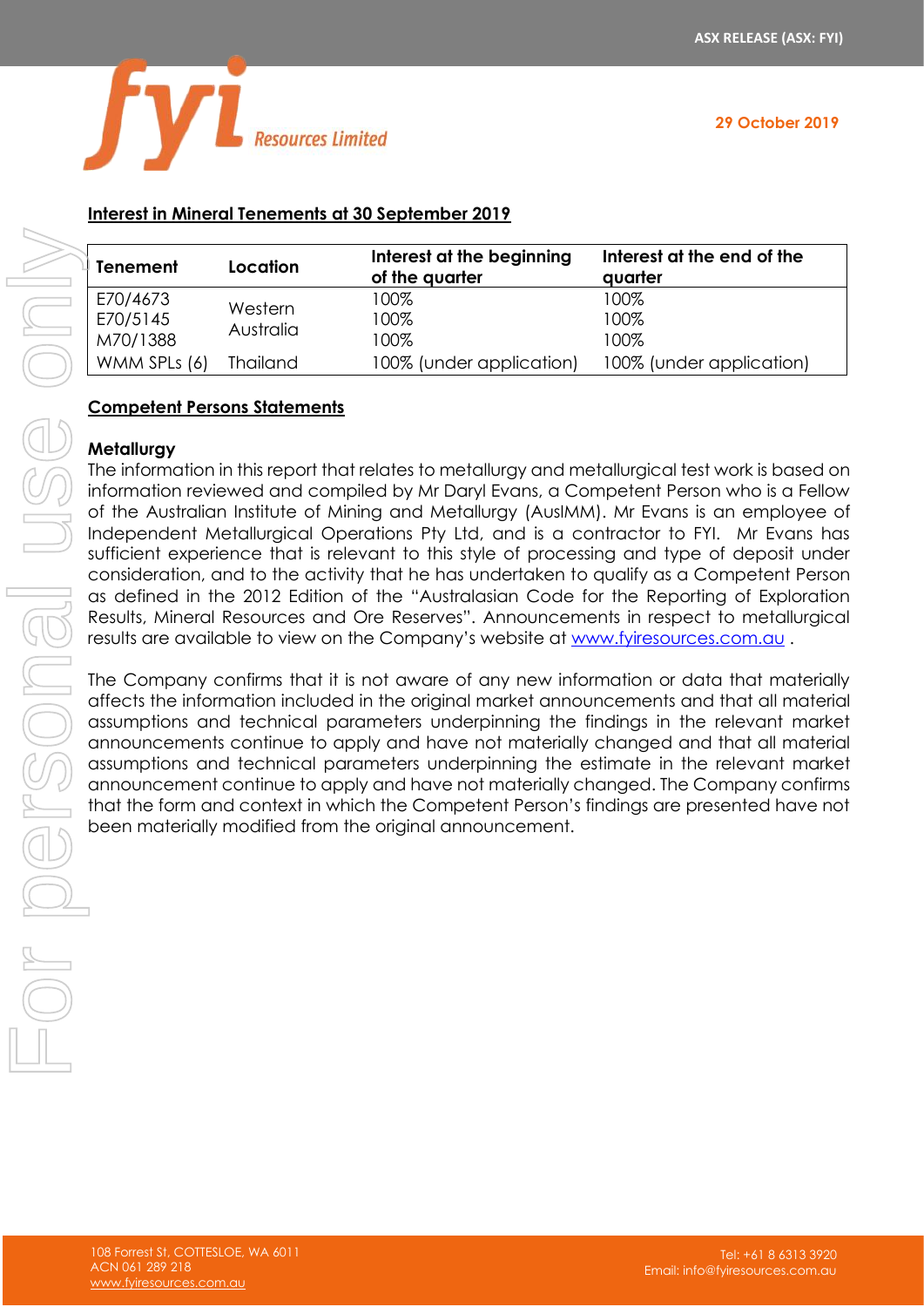*+Rule 5.5*

# **Appendix 5B**

## **Mining exploration entity and oil and gas exploration entity quarterly report**

Introduced 01/07/96 Origin Appendix 8 Amended 01/07/97, 01/07/98, 30/09/01, 01/06/10, 17/12/10, 01/05/13, 01/09/16

#### **Name of entity**

| <b>FYI Resources Limited</b> |  |
|------------------------------|--|
|------------------------------|--|

**ABN Quarter ended ("current quarter")**

85 061 289 218 30 September 2019

| <b>Consolidated statement of cash flows</b> |                                                   | <b>Current quarter</b><br>\$A'000 | Year to date<br>(3 months)<br>\$A'000 |
|---------------------------------------------|---------------------------------------------------|-----------------------------------|---------------------------------------|
| 1.                                          | Cash flows from operating activities              |                                   |                                       |
| 1.1                                         | Receipts from customers                           |                                   |                                       |
| 1.2                                         | Payments for                                      |                                   |                                       |
|                                             | exploration & evaluation<br>(a)                   | (842)                             | (842)                                 |
|                                             | development<br>(b)                                |                                   |                                       |
|                                             | production<br>(c)                                 |                                   |                                       |
|                                             | staff costs<br>(d)                                | (60)                              | (60)                                  |
|                                             | administration and corporate costs<br>(e)         | (135)                             | (135)                                 |
| 1.3                                         | Dividends received (see note 3)                   |                                   |                                       |
| 1.4                                         | Interest received                                 |                                   |                                       |
| 1.5                                         | Interest and other costs of finance paid          |                                   |                                       |
| 1.6                                         | Income taxes paid                                 |                                   |                                       |
| 1.7                                         | Research and development refunds                  |                                   |                                       |
| 1.8                                         | Other                                             |                                   |                                       |
| 1.9                                         | Net cash from / (used in) operating<br>activities | (1,036)                           | (1,036)                               |

|     | Cash flows from investing activities |  |
|-----|--------------------------------------|--|
| 2.1 | Payments to acquire:                 |  |
|     | property, plant and equipment<br>(a) |  |
|     | tenements (see item 10)<br>(b)       |  |
|     | investments<br>(C)                   |  |
|     | other non-current assets<br>(d)      |  |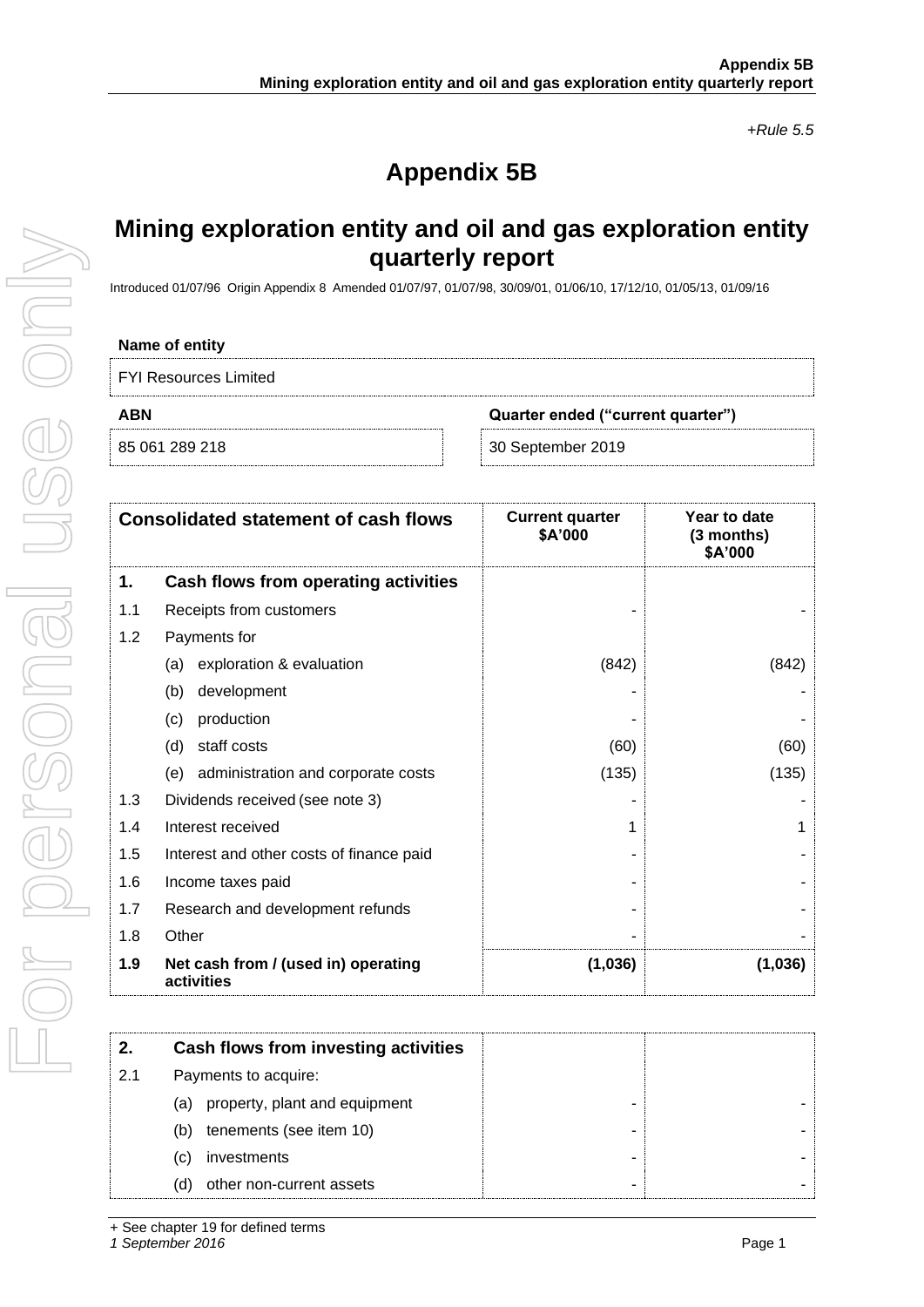|      | <b>Consolidated statement of cash flows</b>                                    | <b>Current quarter</b><br>\$A'000 | Year to date<br>(3 months)<br>\$A'000 |
|------|--------------------------------------------------------------------------------|-----------------------------------|---------------------------------------|
| 2.2  | Proceeds from the disposal of:                                                 |                                   |                                       |
|      | property, plant and equipment<br>(a)                                           |                                   |                                       |
|      | tenements (see item 10)<br>(b)                                                 |                                   |                                       |
|      | (c)<br>investments                                                             |                                   |                                       |
|      | (d)<br>other non-current assets                                                |                                   |                                       |
| 2.3  | Cash flows from loans to other entities                                        |                                   |                                       |
| 2.4  | Dividends received (see note 3)                                                |                                   |                                       |
| 2.5  | Other (provide details if material)                                            |                                   |                                       |
| 2.6  | Net cash from / (used in) investing<br>activities                              |                                   |                                       |
|      |                                                                                |                                   |                                       |
| 3.   | Cash flows from financing activities                                           |                                   |                                       |
| 3.1  | Proceeds from issues of shares                                                 |                                   |                                       |
| 3.2  | Proceeds from issue of convertible notes                                       |                                   |                                       |
| 3.3  | Proceeds from exercise of share options                                        |                                   |                                       |
| 3.4  | Transaction costs related to issues of<br>shares, convertible notes or options | (6)                               | (6)                                   |
| 3.5  | Proceeds from borrowings                                                       |                                   |                                       |
| 3.6  | Repayment of borrowings                                                        |                                   |                                       |
| 3.7  | Transaction costs related to loans and<br>borrowings                           |                                   |                                       |
| 3.8  | Dividends paid                                                                 |                                   |                                       |
| 3.9  | Other (advance on R&D tax rebate)                                              | 249                               | 249                                   |
| 3.10 | Net cash from / (used in) financing<br>activities                              | 243                               | 243                                   |

| 4.  | Net increase / (decrease) in cash and<br>cash equivalents for the period |         |         |
|-----|--------------------------------------------------------------------------|---------|---------|
| 4.1 | Cash and cash equivalents at beginning of<br>period                      | 940     | 940     |
| 4.2 | Net cash from / (used in) operating<br>activities (item 1.9 above)       | (1,036) | (1,036) |
| 4.3 | Net cash from / (used in) investing activities<br>(item 2.6 above)       |         |         |
| 4.4 | Net cash from / (used in) financing activities<br>item 3.10 above)       | 243     | 243     |
| 4.5 | Effect of movement in exchange rates on<br>cash held                     |         |         |
| 4.6 | Cash and cash equivalents at end of<br>period*                           | 147     | 147     |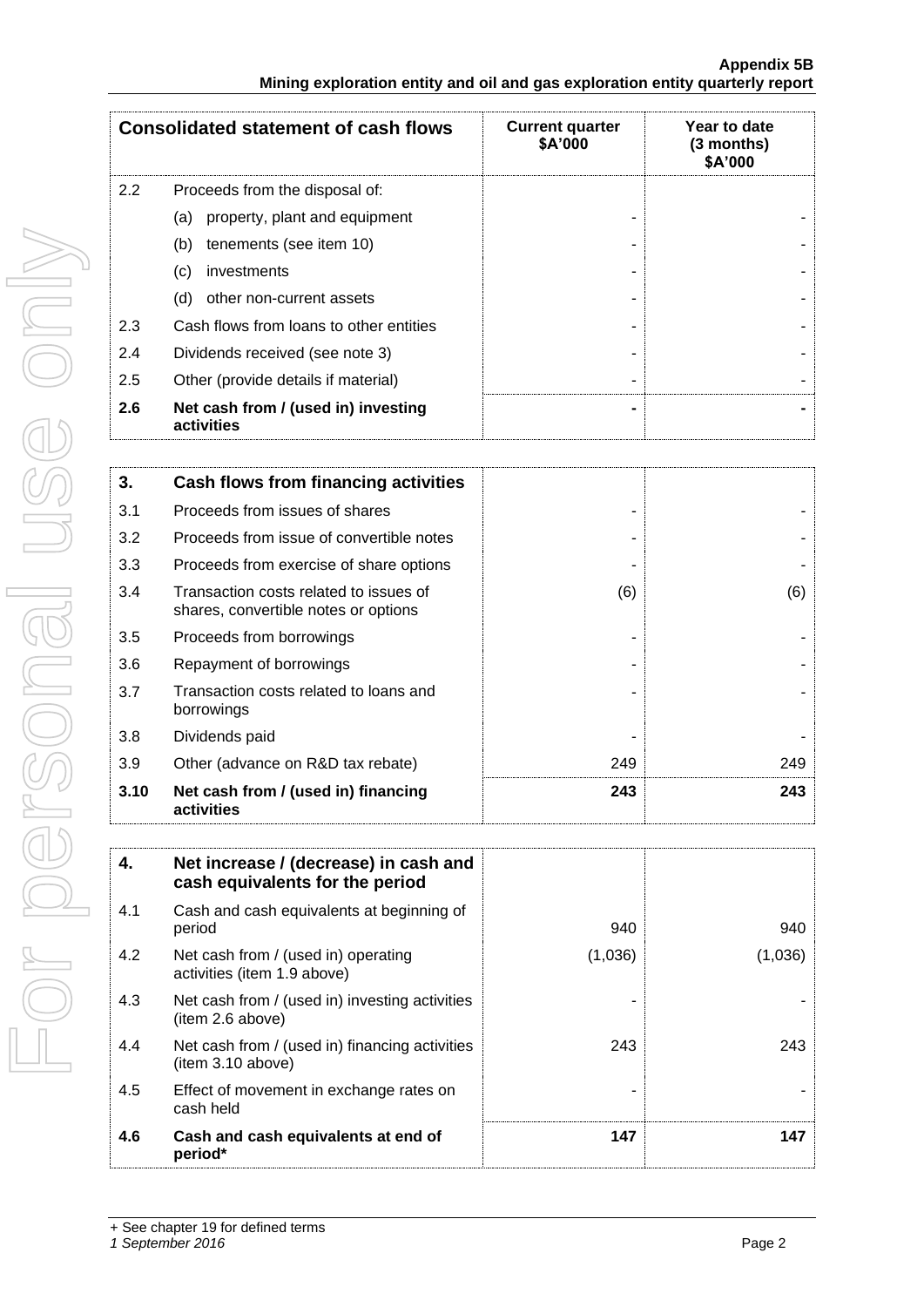| 5.  | Reconciliation of cash and cash<br>equivalents<br>at the end of the quarter (as shown in the<br>consolidated statement of cash flows) to the<br>related items in the accounts | <b>Current quarter</b><br>\$A'000 | <b>Previous quarter</b><br>\$A'000 |
|-----|-------------------------------------------------------------------------------------------------------------------------------------------------------------------------------|-----------------------------------|------------------------------------|
| 5.1 | <b>Bank balances</b>                                                                                                                                                          | 147                               | 940                                |
| 5.2 | Call deposits                                                                                                                                                                 |                                   |                                    |
| 5.3 | <b>Bank overdrafts</b>                                                                                                                                                        |                                   |                                    |
| 5.4 | Other (provide details)                                                                                                                                                       | -                                 |                                    |
| 5.5 | Cash and cash equivalents at end of<br>quarter (should equal item 4.6 above)                                                                                                  | $147*$                            | 940                                |

\* **An R&D tax incentive rebate of \$777,630 was received in October.**

| 6.  | Payments to directors of the entity and their associates                            | <b>Current quarter</b><br><b>\$A'000</b> |
|-----|-------------------------------------------------------------------------------------|------------------------------------------|
| 6.1 | Aggregate amount of payments to these parties included in item 1.2                  | 60                                       |
| 6.2 | Aggregate amount of cash flow from loans to these parties included<br>in item $2.3$ |                                          |
| R 3 | Include helow any explanation necessary to understand the transactions included in  |                                          |

6.3 Include below any explanation necessary to understand the transactions included in items 6.1 and 6.2

Payment of fees to executive and non-executive directors including superannuation.

|     | Payments to related entities of the entity and their<br>associates | <b>Current quarter</b><br><b>\$A'000</b> |
|-----|--------------------------------------------------------------------|------------------------------------------|
| 7.1 | Aggregate amount of payments to these parties included in item 1.2 |                                          |

| 7.2 | Aggregate amount of cash flow from loans to these parties included |
|-----|--------------------------------------------------------------------|
|     | in item 2.3                                                        |

7.3 Include below any explanation necessary to understand the transactions included in items 7.1 and 7.2

-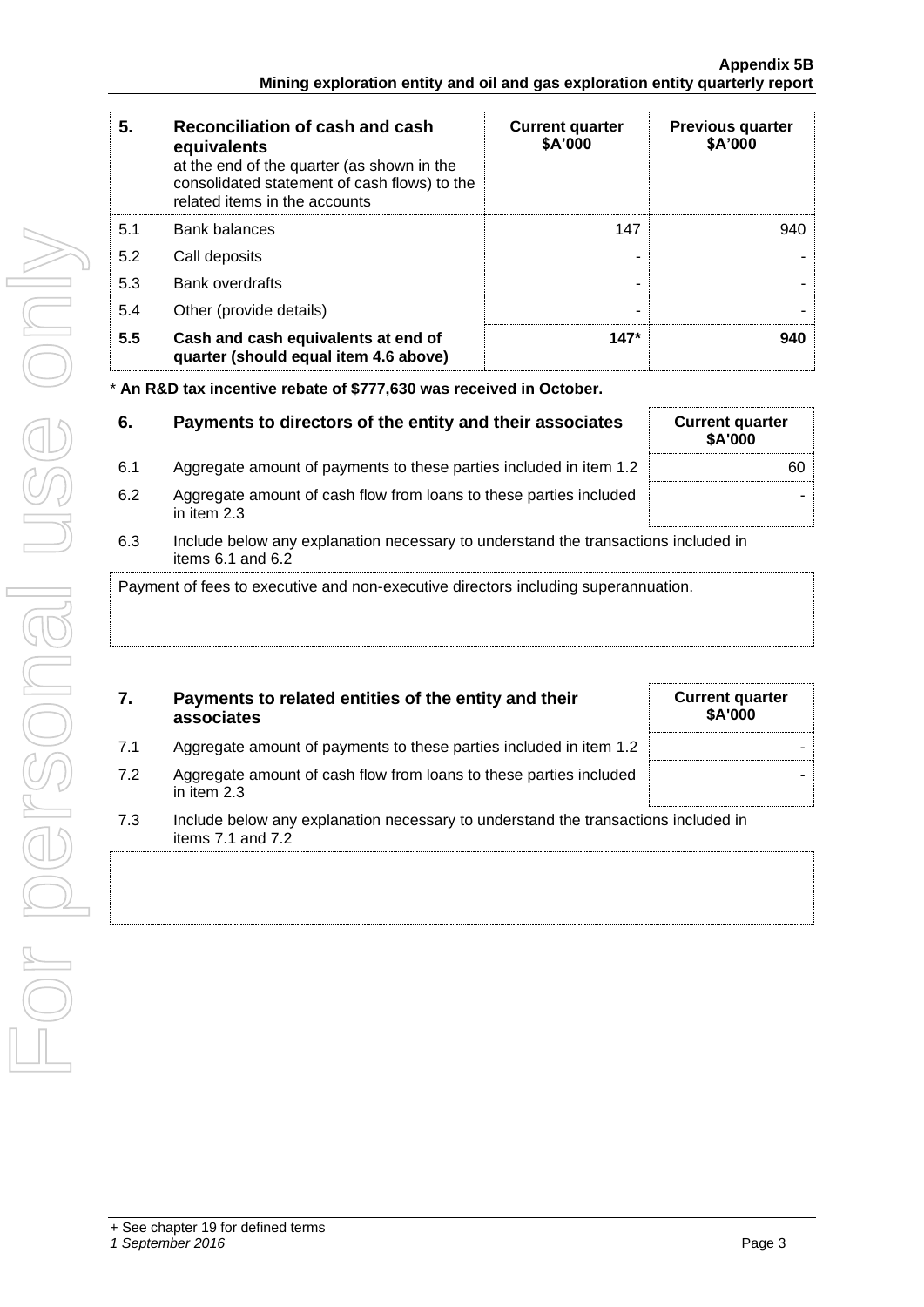| 8. | <b>Financing facilities available</b> |  |  |  |
|----|---------------------------------------|--|--|--|
|    | Add notes as necessary for an         |  |  |  |
|    | understanding of the position         |  |  |  |

- 8.1 Loan facilities
- 8.2 Credit standby arrangements
- 8.3 Other (advance on estimated R&D tax rebate)

| <b>Total facility amount</b><br>at quarter end<br>\$A'000 | Amount drawn at<br>quarter end<br>\$A'000 |
|-----------------------------------------------------------|-------------------------------------------|
|                                                           |                                           |
|                                                           |                                           |
| 1,100                                                     |                                           |

8.4 Include below a description of each facility above, including the lender, interest rate and whether it is secured or unsecured. If any additional facilities have been entered into or are proposed to be entered into after quarter end, include details of those facilities as well.

The Company has arranged the forward payment of its estimated 2019 R&D tax rebate through Innovative Technology Funding Pty Ltd. The advance is for up to \$1.1 million being 80% of its expected tax rebate resulting from eligible R&D expenditure for the current financial year. The principal and accrued interest (at 15% p.a.) for the facility is repayable out of the actual tax refunded. The facility is for a maximum of 12 months and is secured against the Company's R&D offset rebate.

| 9.  | <b>Estimated cash outflows for next quarter</b> | \$A'000 |
|-----|-------------------------------------------------|---------|
| 9.1 | Exploration and evaluation                      | (120)   |
| 9.2 | Development                                     |         |
| 9.3 | Production                                      |         |
| 9.4 | Staff costs                                     | (90)    |
| 9.5 | Administration and corporate costs              | (60)    |
| 9.6 | Other (provide details if material)             |         |
| 9.7 | <b>Total estimated cash outflows</b>            |         |

| 10.               | <b>Changes in</b><br>tenements<br>(items $2.1(b)$ and<br>$2.2(b)$ above)                          | <b>Tenement</b><br>reference<br>and<br><b>location</b> | <b>Nature of interest</b> | Interest at<br>beginning<br>of quarter | <b>Interest</b><br>at end of<br>quarter |
|-------------------|---------------------------------------------------------------------------------------------------|--------------------------------------------------------|---------------------------|----------------------------------------|-----------------------------------------|
| 10.1              | Interests in mining<br>tenements and<br>petroleum tenements<br>lapsed, relinquished<br>or reduced |                                                        |                           |                                        |                                         |
| 10.2 <sub>1</sub> | Interests in mining<br>tenements and<br>petroleum tenements<br>acquired or increased              |                                                        |                           |                                        |                                         |